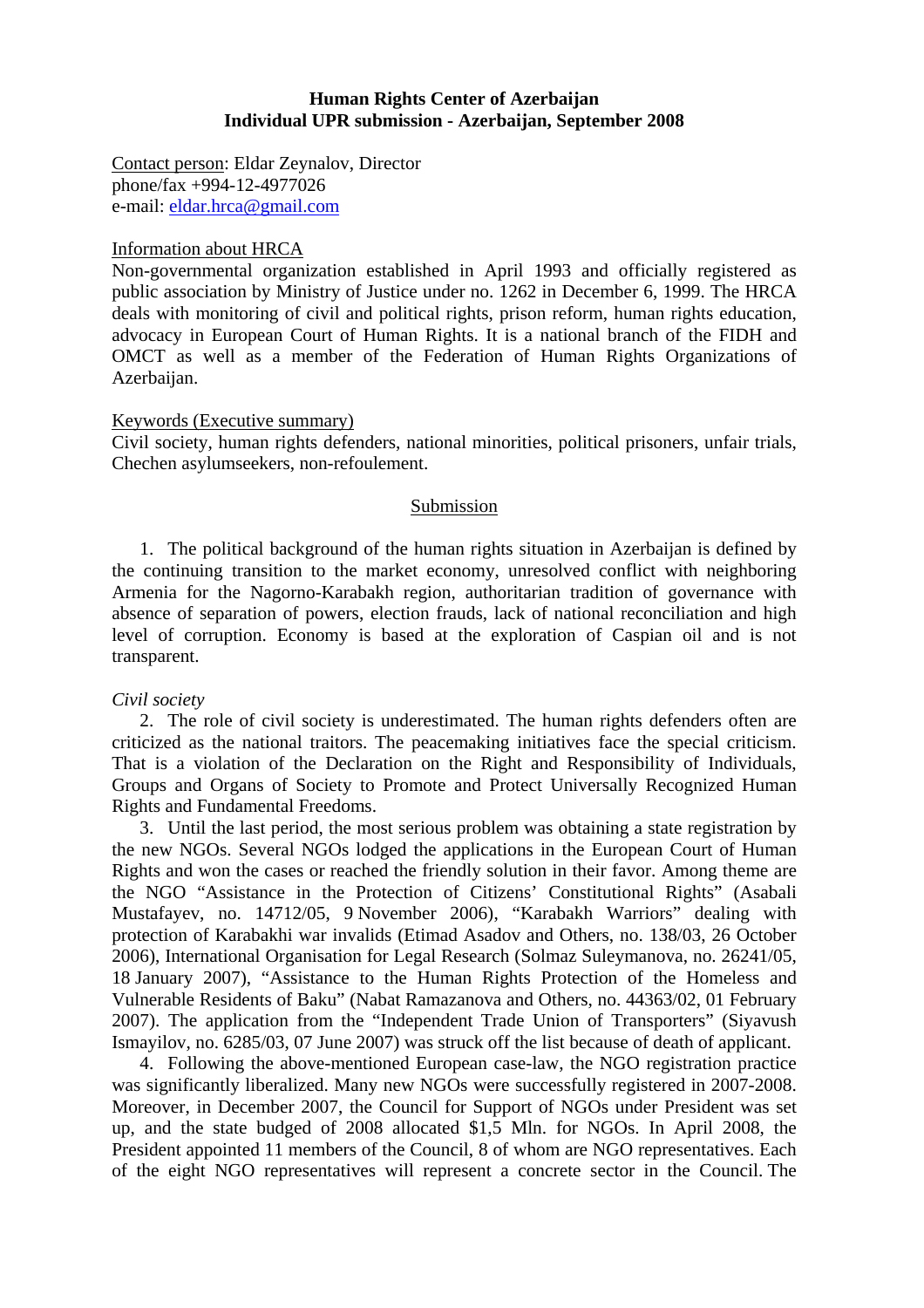Council chairman will be elected for the period of 2 years and members for 4 years no more than twice. In August 2008, first grants to the NGOs were distributed.

5. In comparison with situation of 2002-2003, the physical assaults became rare. So, Mr. Emin Huseynov, director of the Institute for Reporter Freedom and Safety, was subjected to severe beatings during his staying at police station on 14 June 2008 in Baku. He was delivered in 22<sup>nd</sup> police station of Nasimi district of Baku city after police detained in café about 20 fans of famous revolutionary Ernesto Che Guevara who peacefully celebrated his birthday. Yet, nobody was punished.

6. The chairman of NGO "Care over Children's Homes" Sahib Teymurov who raised a problem of AIDS and prostitution of minors was consequently arrested in August 2007 for alleged extortion of money. After the alleged torture in police, Teymurov became mentally ill in detention and in May 2008 was put in mental clinics. The criminal accusations against him never were examined on merits.

7. Most difficult situation is now in Nakhchivan Autonomous Republic (NAR), where Human Rights Resource Centre (HRRC) in Nakhchivan city is under the pressure. For example, on 05 December 2007, the HRRC was raided by police who searched its office and flat of the HRRC director, correspondent of Radio Liberty Mrs. Malahat Nasibova without warrant. The part of computer equipment was seized. All court instances of NAR rejected the suit. On 06 March 2008, the HRRC employee Elman Abbasov received the death threats by mobile phone. The police did not act despite all incoming calls are logged by the GSM provider.

#### *National minorities*

8. In February 2007, the head of the Talysh Cultural Center and Editor-in-Chief of the *Tolyshi Sado* (Voice of Talysh) newspaper, Novruzali Mammadov was arrested as alleged Iranian spy and sentenced, on 24 June 2008, by the Grave Crime Court to ten years in prison for high treason (article 274 of the Criminal Code the Azerbaijan Republic). The Court clarified the sentencing for high-treason, on these terms: appealing to international organizations due to violation of human rights of Talysh people in order to damage Azerbaijan's image; propaganda of the Talysh language, culture and art; sending young Talysh people for getting religious education outside Azerbaijan; appealing to the management of the Public TV for opening a programme in Talysh language, and appealing to the Ministry of Justice for registering the Talysh Cultural Centre and the *Tolishi Sedo* newspaper; cooperating with Iranian and Western linguist colleagues and research on the contemporary Talysh language by conducting social surveys, trips, etc. Entire family was persecuted, in result one of his sons died; another was arrested for alleged possession of drugs. After the sentence, Mr. Mammedov was considered a political prisoner by the Federation of Human Rights Organizations of Azerbaijan. This case raised concerns not only under Declaration on Human Rights Defenders but also under Convention on the Elimination of Racial Discrimination.

9. Very characteristic is that both defendants on this case related to alleged separatism of Talyshes (ethnic minority in Southern regions) were registered in their passports as ethnic Azeri (title nation). That is very wide spread phenomenon in minority regions, and there are well-grounded doubt of accuracy of official statistics on ethnic composition of country population in the context of difference between passport identification and selfidentification.

10. For example, at the basis of census of 1989 and 1999, the entire Azeri population increased by 13.3%. In the same time, the number of Lezgins remained almost constant – 171.4 thousand and 178.0 thousand (growth of only 3.85%), while official number of Talyshes increased from 21.2 to 76.8 thousand, i.e. in 3.6 times.

11. Till now, the legislation of Azerbaijan contains no definition of the term "national minority". Some Azerbaijan obligations to the Council of Europe have not been fulfilled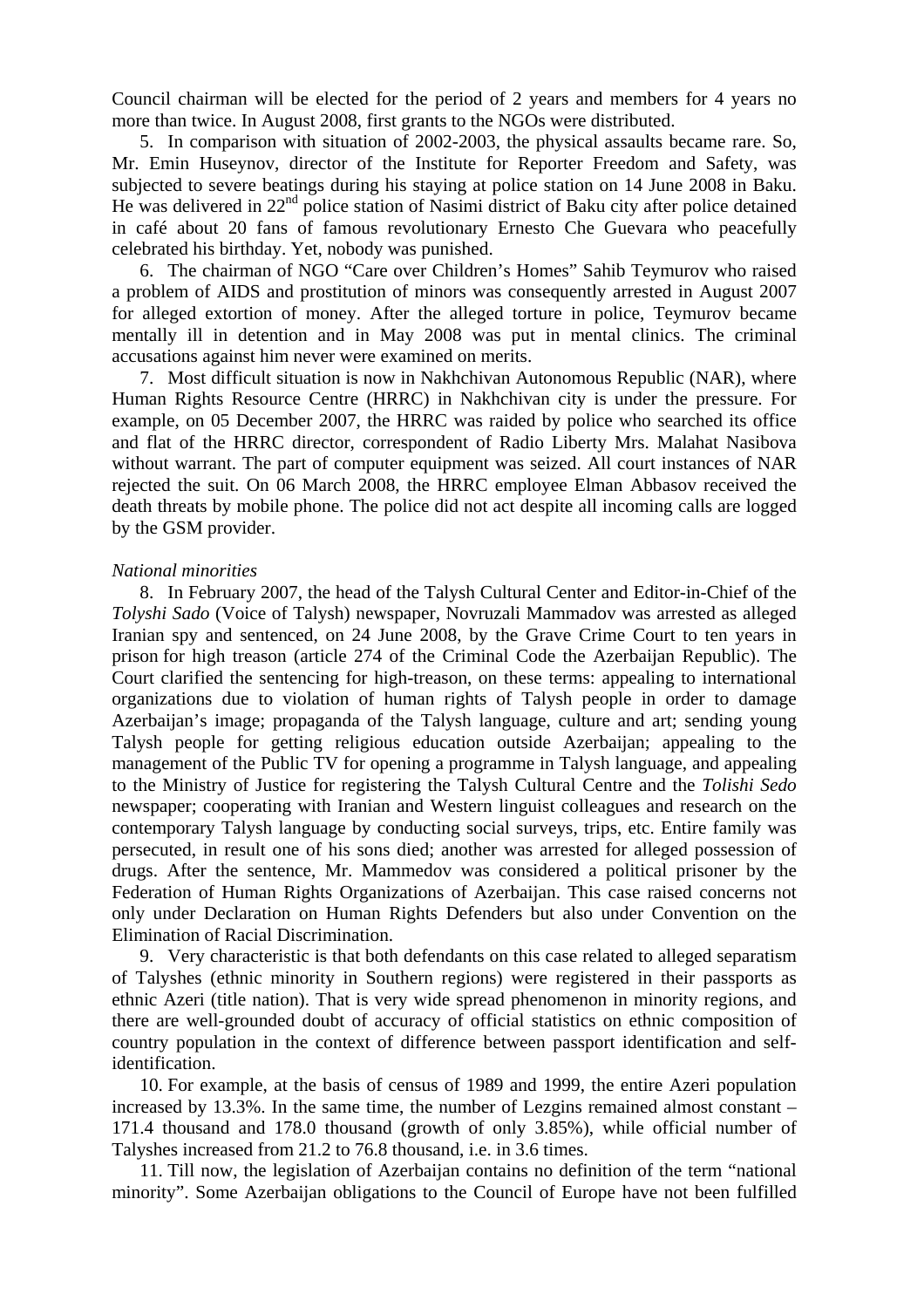yet, in particular an obligation «to adopt, within three years of its accession, a law on minorities which completes the provisions on non-discrimination contained in the constitution and the penal code and replaces the presidential decree on national minorities». The Permanent representative of Azerbaijan in the Council of Europe signed the European Charter for Regional or Minority Languages on December 21, 2001. But the Charter is still not ratified. Moreover, a head of Permanent Human Rights Commission of Parliament Mrs. Rabiyat Aslanova told in June 2006 that Azerbaijan can be template as a country which has not minority problems and doubted necessity of adoption of law about national minorities.

### *Judiciary and Political prisoners*

12. The human rights defenders believe that in Azerbaijan are 23 to 51 prisoners who can be considered as political under definition of Amnesty International and special criteria elaborated by the experts of Council of Europe in 2001. Besides, 17 more "political prisoners" were liberated in 2008 by pardon or because the end of their sentences. Most known politically motivated arrests of 2006-2007 which faced the negative reaction of OSCE and Council of Europe are the cases of journalists Qanimat Zahidov, Mirza Sakit, Eynulla Fatullayev.

13. In June 2005, the Government created the Task Force (TF) on political prisoners with participation of human rights defenders and officials. In the framework of the TF were elaborated the ways to solve the problem and liberated about 130 political prisoners.

14. However, corruption and the lack of independence of the judiciary remain serious problems in Azerbaijan. That results in the creation of new cases of unfair and politically motivated trials and imprisonments. In its Resolutions 1457 (2005), 1545 (2007), 1614 (2008), the Parliamentary Assembly of Council of Europe does not consider the issue of political prisoners to have been resolved, despite efforts made by the Azerbaijani delegation to the Assembly in the search for a definitive solution to this issue, within the framework of the Task Force composed of representatives of the authorities and of human rights defenders.

15. The authorities try to improve the negative image of domestic judiciary by renewal of judges through the test examination and cleansing of judiciary from the most corrupted and non-professional judges. In 2007, more than 30 judges were dismissed, about 50 judges were punished in disciplinary order. However, that has a little impact at the situation of political persecutions, pressure at media, investigation of torture where perpetrators of violations still enjoy impunity.

16. Last years, the former and current political prisoners lodged numerous applications in the European Court of Human Rights (ECHR). In the judgments on the cases of *Fehmin Hajiyev (*no. 5548/03*,* 16 November 2006), *Sardar Mammadov* (no. 34445/04, 11 January 2007), *Alakram Hummatov* (nos. 9852/03 and 13413/04, 29 November 2007), *Elchin Abbasov* (no. 24271/05, 17 January 2008), the ECHR found violations of fair trial standards. Yet, nobody of the judges who had adopted the wrongful decisions was punished.

#### *Prison reform*

17. The penitentiary reform is one of most successful areas of cooperation between the Government and civil society. In 2006, the Ministry of Justice created the Public Committee of 10 non-governmental experts to monitor the situation in prisons. Results of prison visits are reported to the Human Rights and Public Relations Department of the Ministry. Following the recommendations of Public Committee and foreign experts, on 24 June 2008 the Parliament amended the penitentiary legislation improving the detention standards. In particular, there were increased permitted family visits, food parcels, money to spent in prison shop and phone calls to life prisoners, lifted some restrictions for high education, use of TV sets, number of inmates in cells of lifers.